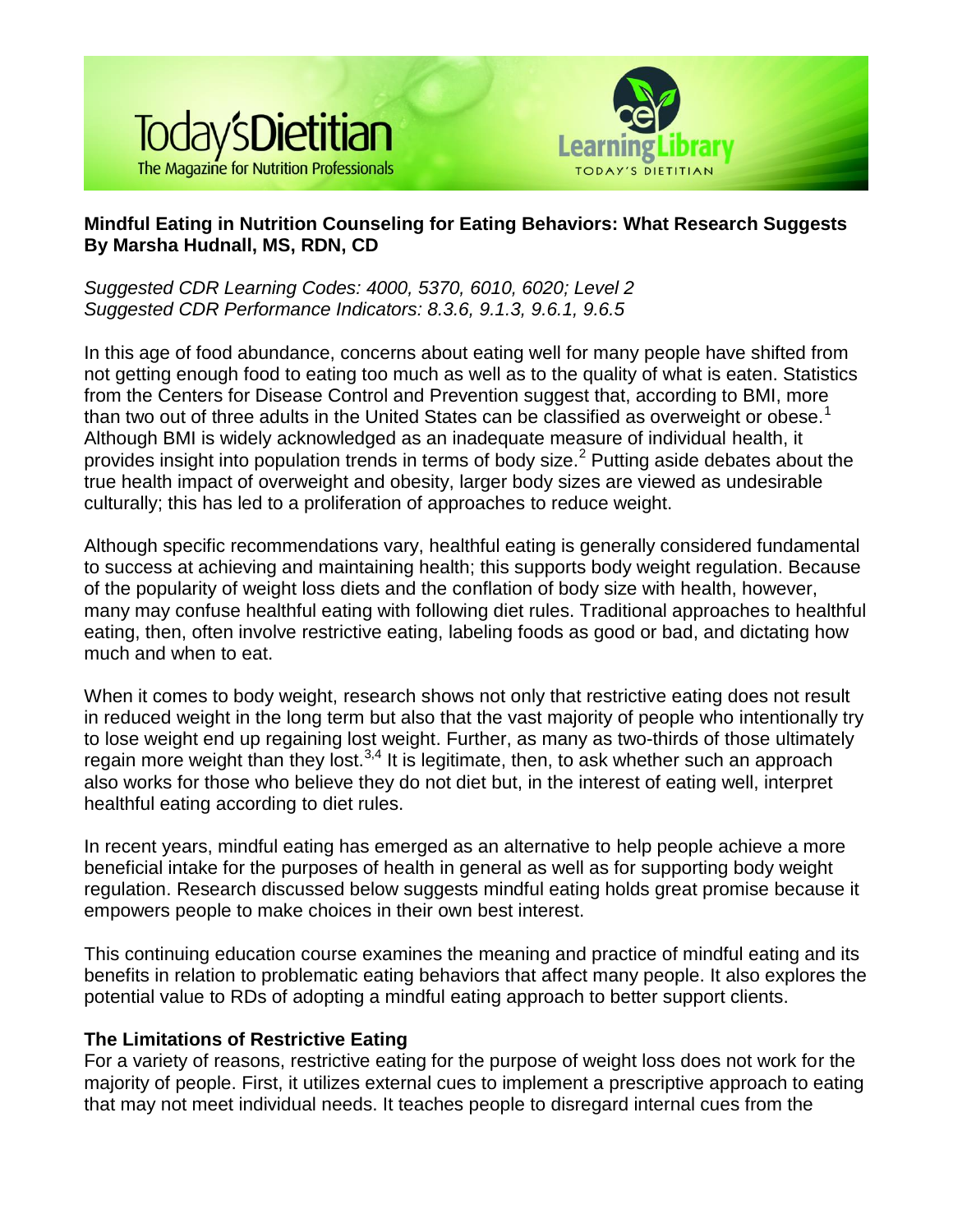appetite regulatory system, which guide individuals in eating for well being.<sup>5</sup> That system involves a complex interplay of hormones that are released and suppressed in response to hunger and the ingestion of food. It may also be affected by judgmental attitudes about eating and food that can create stress as individuals waver between wanting a food and believing it's not supportive of their goals.<sup>6</sup>

People who restrict their eating often undereat because the calorie intake specified by a weight loss diet may be inadequate to meet needs. Levels of the hunger hormone ghrelin continue to rise the longer a person does not meet energy needs, leading to more intense degrees of hunger.<sup>7</sup> Eventually, in response to intense hunger, these individuals will break the diet by eating more than it allows.

In response to intense hunger, people may also eat more quickly, thereby allowing inadequate time for hormones that signal satiety to be produced and have their intended effect.<sup>8</sup> As a result, a person may eat beyond physical needs before they realize it. After eating in this manner, a person will typically feel overfull.

At that point, psychological issues, which ultimately may have a more powerful impact, may also come into play—even for those who do not undereat on a regular basis.<sup>9</sup> Feelings of failure or guilt frequently arise in those who eat more than they think they should, especially those who are concerned about their weight. This can lead to emotional overeating, in the moment and in the long term. A variety of cognitive distortions may be involved, including the following, observed by the author in her work with a higher weight population for more than 30 years:

- **All-or-nothing thinking** occurs when a restrictive eater swings from one extreme to the other, from diet rules that do not meet individual needs to eating with abandon because the person cannot follow the rules.
- **Last chance thinking** occurs when, after breaking diet rules, a person decides to eat what and as much as they want, anticipating that they will start the diet again the next day. They eat to get their fill of what they want before they begin limiting their eating again.
- **Good food, bad food thinking** labels certain foods as off limits, typically richer foods that contribute more calories, sugar, fat, and/or salt to the diet compared with other foods. The fallout from classifying foods in this way is that it can make them more appealing. When people fail to follow diet rules, the previous thinking errors can combine with this one to result in overconsumption of richer foods.
- **"Should" statements** often reflect the adoption of diet rules as the definition of healthful eating (eg, "I should eat X if I want to be healthy"). "Should" statements can lead to feelings of failure if a person eats foods not allowed on the diet. That can bring all-or-nothing thinking into play, driving emotional overeating in the long run.

The entire process repeated over time may create an unhealthful relationship with food and eating; individuals begin to fear food because they believe they cannot eat without overeating. This undermines their ability to make supportive eating choices.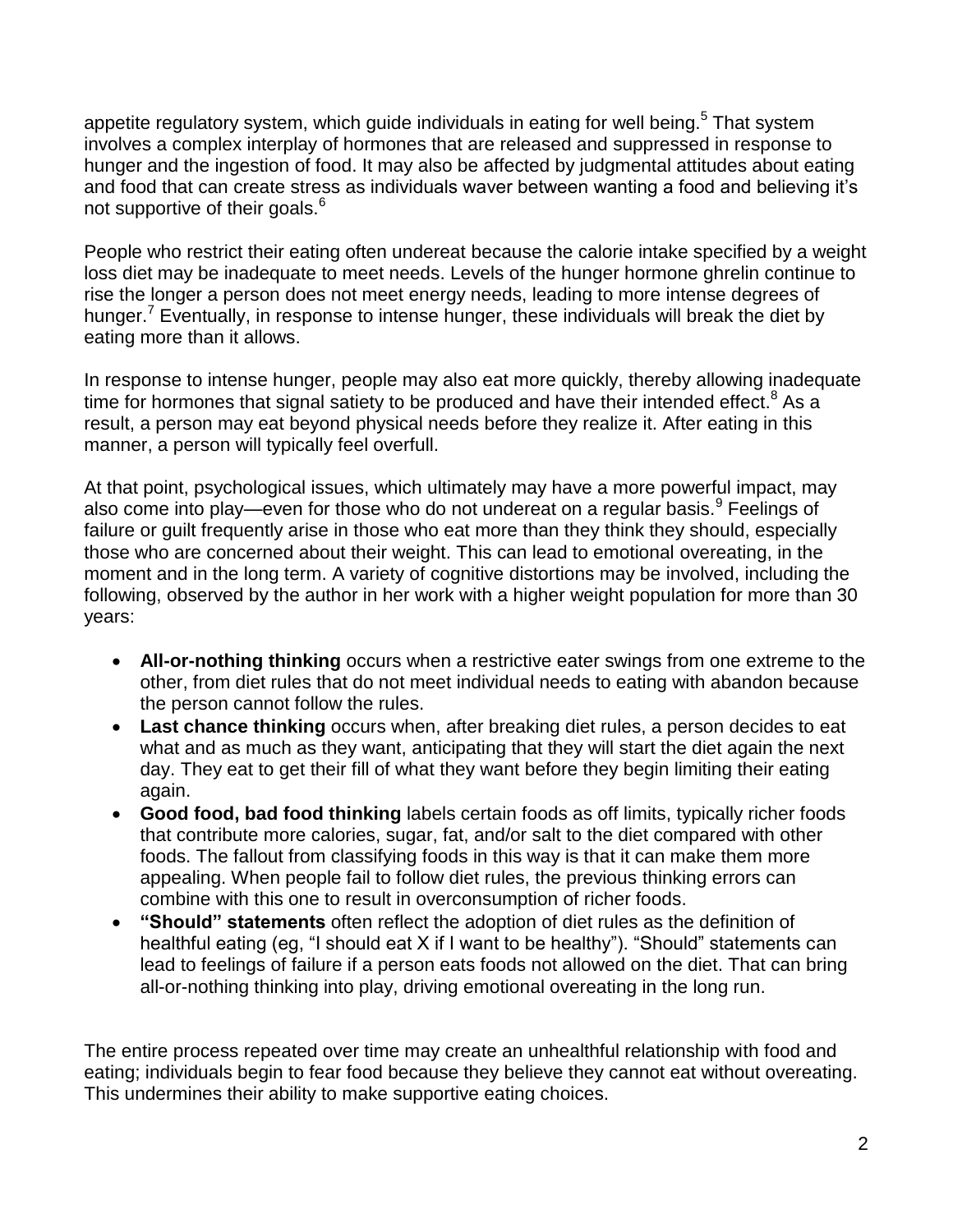In the short term, most diets will result in weight loss; this leads many to believe that diet rules do work. However, as acknowledged by the National Institutes of Health, it is clear that weight loss diets do not work for the vast majority of people, as most regain all weight lost within five years.<sup>10</sup> As mentioned previously, in a review of long-term outcomes of weight loss diets, Mann and colleagues found that the vast majority of dieters regain weight lost, and one-third to twothirds of those gain more than they lost.<sup>3</sup> As Americans fear and struggle with weight gain, it is valid to question whether the attitudes and behaviors learned through restrictive eating are at the root of the problem.

## **What Is Mindful Eating?**

Mindful eating offers a way to help clients move away from restrictive eating by relearning how to listen to and respond intelligently to internal cues from the appetite regulatory system. It's an outgrowth of the practice of mindfulness.

According to the Merriam-Webster online dictionary, mindfulness is defined as "the practice of maintaining a nonjudgmental state of heightened or complete awareness of one's thoughts, emotions, or experiences on a moment-to-moment basis."<sup>11</sup> This is often described as acceptance and is key to helping a restrictive eater move away from the thinking errors described above.

Definitions of mindfulness were likely influenced by the work of Jon Kabat-Zinn, PhD, a leader in promoting the practice of mindfulness as well as spreading awareness of its benefits for stress reduction.<sup>12</sup> Kabat-Zinn defines mindfulness as "awareness that arises from paying attention, on purpose, in the present moment, nonjudgmentally."<sup>13</sup>

Kabat-Zinn also popularized the idea of mindful eating with his "raisin consciousness" exercise, commonly used to create awareness of and attention to aspects of eating.<sup>14</sup> Walker and Rutledge describe in the book *The Healing Circle* how Kabat-Zinn initially used the raisin exercise to "give people a sensory experience of being mindful rather than just talking about it."<sup>15</sup> The exercise guides participants in a meditation on a raisin, helping them explore it with all their senses before, during, and after eating.<sup>16</sup> "Eating one raisin very, very slowly allows you to drop right into the knowing in ways that are effortless, totally natural, and entirely beyond words and thinking. Such an exercise delivers wakefulness immediately," Kabat-Zinn explains.<sup>17</sup> By using this exercise with a raisin or other foods such as chocolate that may challenge the client in eating without overeating, RDs can help clients gain awareness of their thoughts about a particular food and their experience of eating it; this can give them insight into the attitudes and behaviors that drive their eating behaviors. Examples of additional mindful eating exercises are found in the patient handout, "Experimenting With Mindful Eating," which accompanies this course.

The Center for Mindful Eating (TCME), a nonprofit forum for professionals working to develop, deepen, and expand understanding of the value and importance of mindful eating, lists on its website [basic principles of mindfulness and mindful eating.](http://thecenterformindfuleating.org/Principles-Mindful-Eating)<sup>18</sup> These principles underscore the need to pay attention, without judgment, while eating, to observe physical reactions as well as thoughts and feelings that may arise—to move away from habitual patterns and better employ inner wisdom to guide eating behaviors. TCME also suggests that the practice of mindful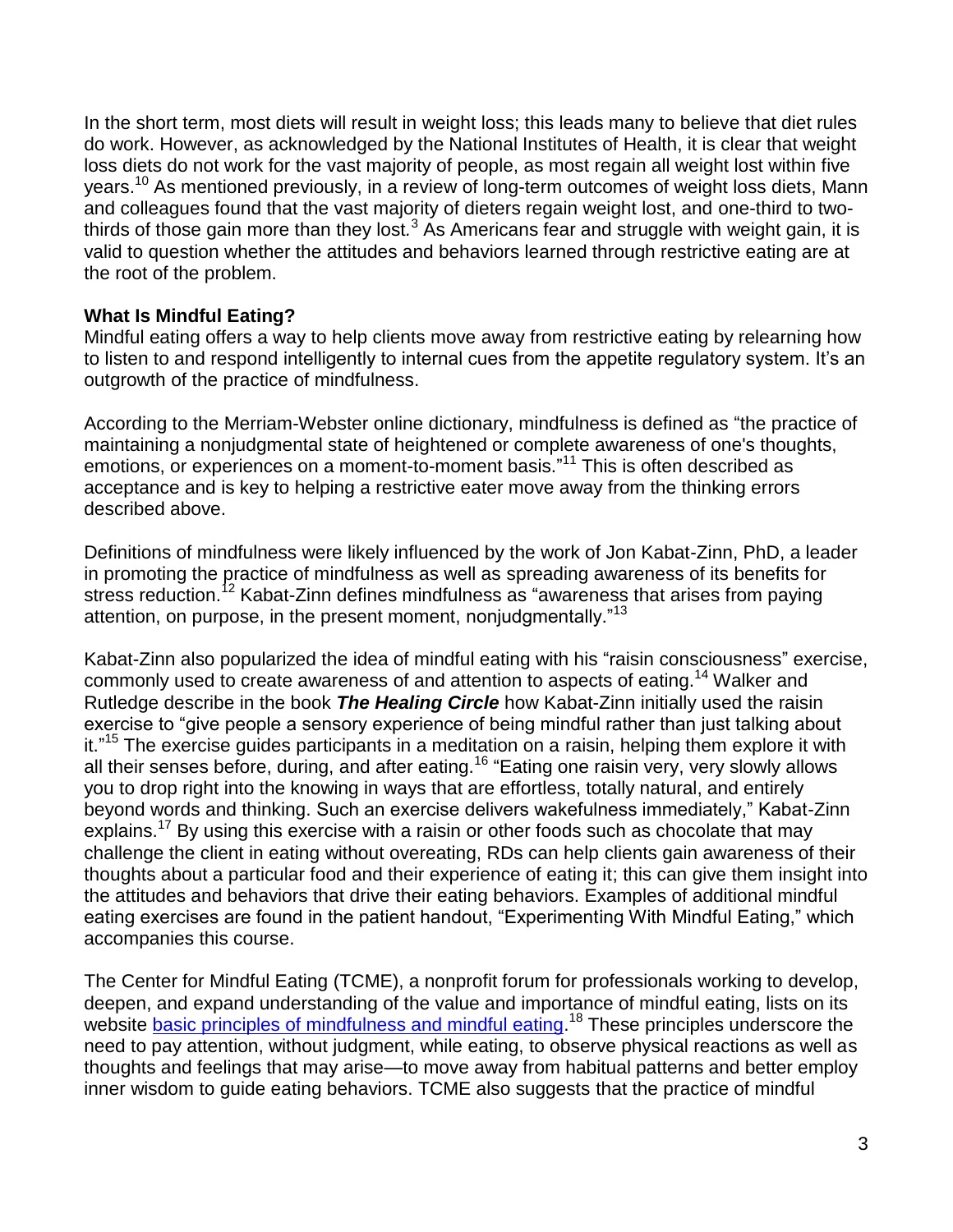eating is larger than the eating process itself; it involves how a person views food in the context of health, vitality, and emotional well-being.

TCME further states that a person who eats mindfully acknowledges the individuality of the eating experience. There is no right or wrong way to eat, but when eating mindfully, a person maintains awareness to make choices that support themselves as well as others by considering factors such as the impact of food choices on the environment.

Mindful eating is also commonly used as an integral component of a nondiet approach to health and body weight regulation. The nondiet approach was developed by Thelma Wayler, RD, and others in the 1970s to oppose restrictive eating methods to control weight.<sup>19</sup> The nondiet approach depends on the body's natural homeostatic drive for health, which produces hormonally controlled internal cues to guide eating, as discussed above. The nondiet approach also involves self and size acceptance to promote effective self care.

## *Other Awareness-Based Approaches*

Several other terms have emerged to describe the process of listening to the body for guidance in eating and may often be used interchangeably with the term "mindful eating." It is of value to understand the nuances surrounding the terms to grasp different issues that are often at play when counseling clients.

## *Attuned Eating and Intuitive Eating*

Attuned eating and intuitive eating are terms commonly used interchangeably with mindful eating. They both emphasize eating according to internal cues for hunger and satiety. The premise is that by becoming aware of internal cues, individuals can better determine what they need in the moment.

In the 1990s, Tribole and Resch created a specific model utilizing intuitive eating. The model lists [10 core principles](http://intuitiveeating.org/content/10-principles-intuitive-eating) that are in agreement with the mindful eating approach. The model has been validated by [research](http://intuitiveeating.org/content/resources) that shows an association with less disordered eating, improved body image, improved blood glucose control, lower BMIs, and more.<sup>20</sup>

## *Structured Eating and Competent Eating*

Structured eating is a method that provides more guidance in the form of a foundational plan for clients who do not recognize or trust internal cues for eating. It is commonly used in recovery from chronic dieting and/or an eating disorder.<sup>21</sup> Generally it features the practice of eating balanced meals on a schedule (approximately every three to five hours) while tuning into internal cues to begin to reconnect with and trust them. A hunger and satiety scale is often used to guide clients in understanding internal cues and practice using them to guide when to start and stop eating (see Figure 1).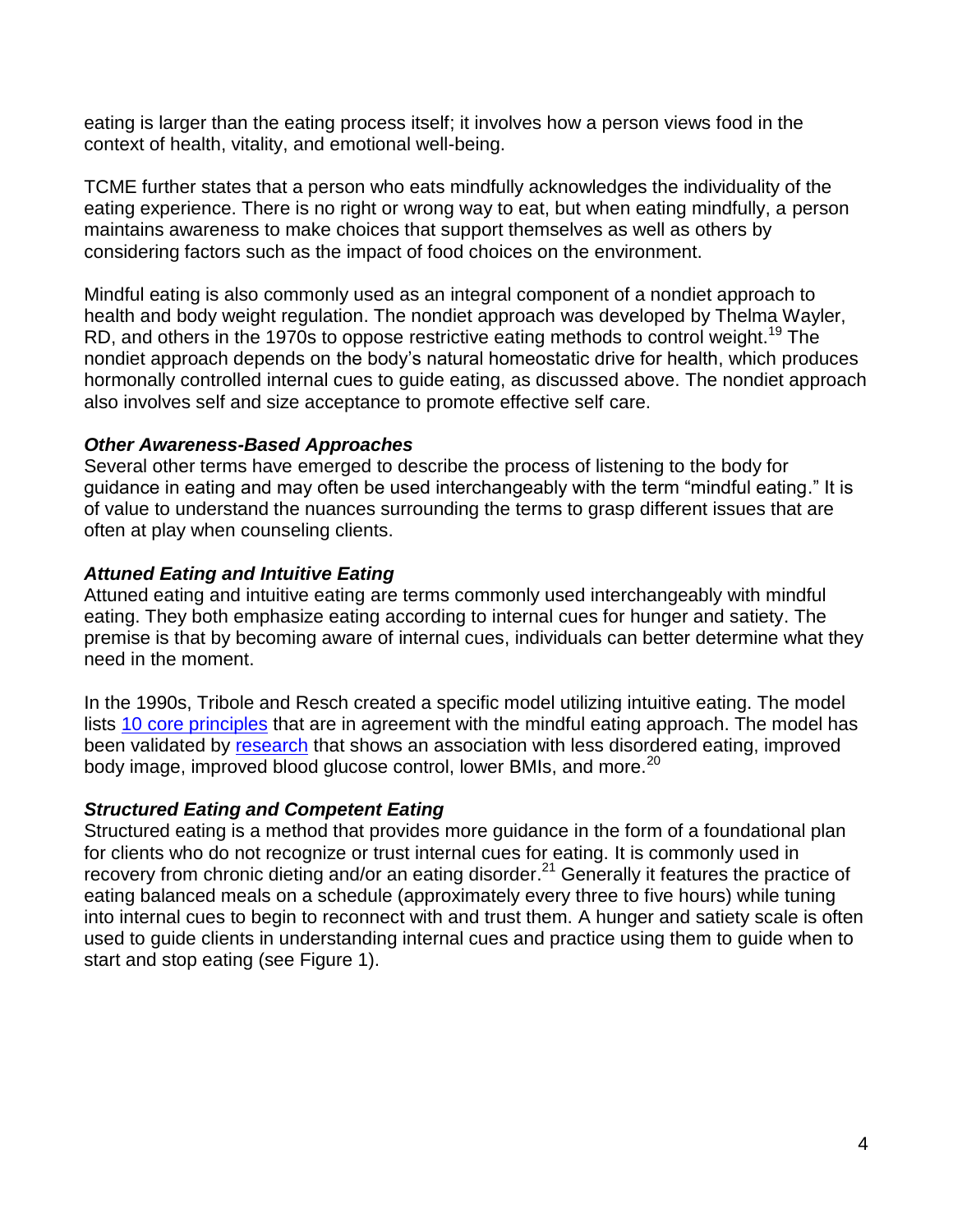#### FIGURE 1

# **Hunger and Satisfaction Scale**

Use this scale to tune into feelings of hunger and satisfaction. Each person may feel differently at each level; these descriptions are just suggestions. Feel free to use your own language and experience to describe how you feel at each level.

#### Scale: 1-10

1-2: Too hungry: headache, dizzy, nauseous, irritable, shaky, low energy

3-4: Hungry: empty, thoughts turn to food, hunger pangs, growling stomach

5: Neutral: no longer hungry but not quite satisfied

6-7: Satisfied: pace of eating slows, feeling of wellbeing

8-10: Too full: ranges from uncomfortably to painfully full, even nauseated.

- SOURCE: GREEN MOUNTAIN AT FOX RUN

The ecSatter competent eating model, designed by Ellyn Satter, MS, RDN, MSSW, incorporates a structured eating approach and has been described and validated in the scientific literature.<sup>22,23</sup> It also involves counseling regarding judgmental attitudes and weight loss diet practices to help clients move beyond the negative relationship with food and eating that many have developed through restrictive eating approaches. Research shows that the competent eating model supports improved nutrition, weight regulation, and healthful levels of medical parameters, such as blood lipids and blood pressure, as well as emotional health.<sup>24</sup>

#### **Psychological Theories and Therapies Used in Mindfulness**

The power of mindfulness and mindful eating is supported by the self-determination theory (SDT) developed by Edward L. Deci, PhD, professor in the department of clinical and social sciences in psychology at the University of Rochester, and Richard M. Ryan, PhD, a clinical psychologist and professor at the Institute for Positive Psychology and Education at the Australian Catholic University in Sydney, Australia.

SDT posits that sustained motivation derives from supporting "intrinsic tendencies to behave in effective and healthy ways."<sup>25</sup> That is, SDT suggests that humans are motivated from within to behave in ways that support their well-being. Yet extrinsic factors, such as cultural values, can support or undermine intrinsic motivation.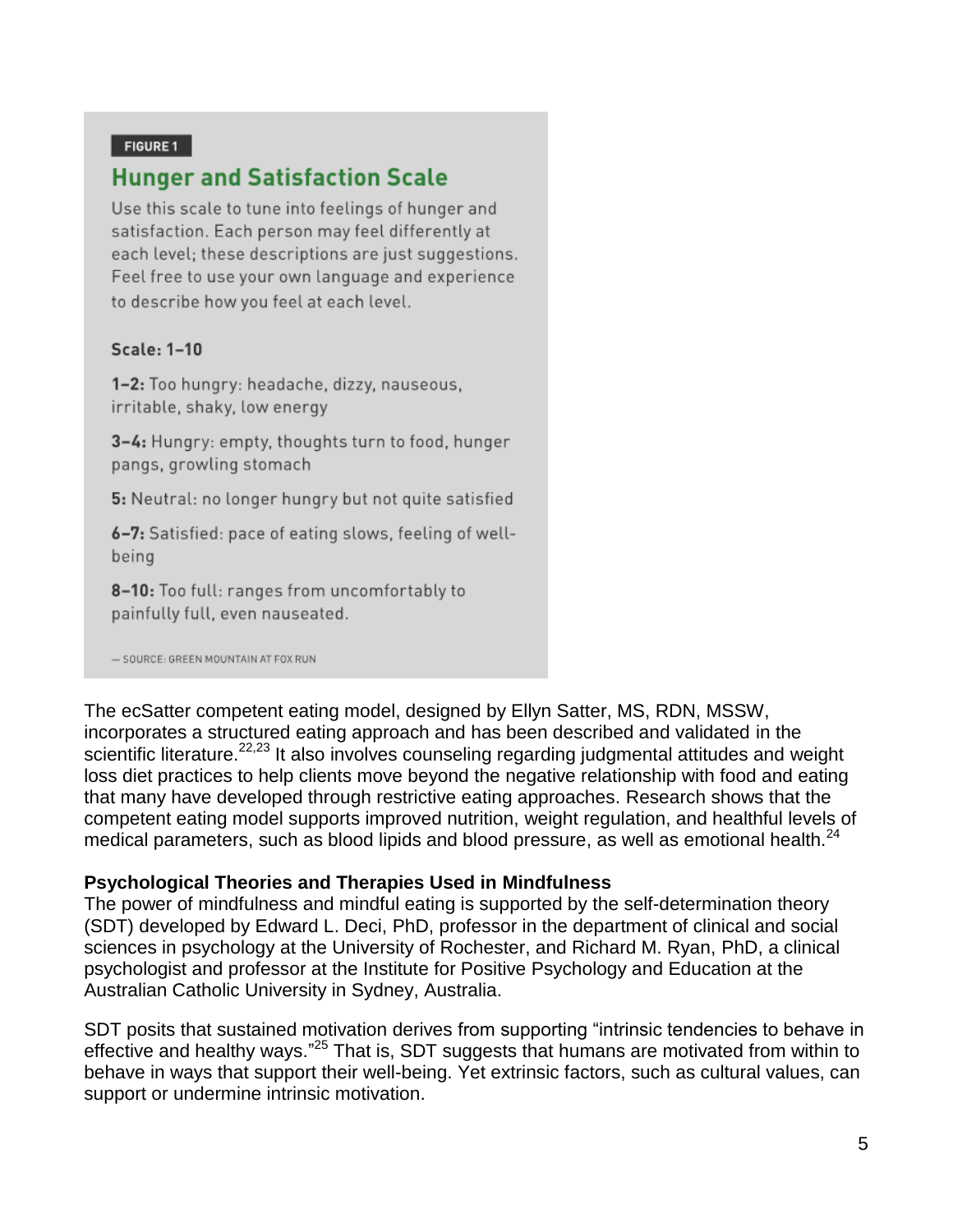The undermining of intrinsic motivation can be clearly seen in the conflicting dynamics of restrictive eating. People generally undertake weight loss diets to improve well-being, either to reduce culturally-supported weight stigma or to improve their health because they believe body size is an indicator of health. Yet diet rules often conflict with what a person likes or wants to eat. Teixeira et al assert that long-term motivation is closely aligned with the degree to which "people perceive a sense of choice, find well-grounded meaning and feel volitional (ie, make a conscious decision or choice) in their pursuits."<sup>26</sup> Interventions such as mindful eating promote a sense of autonomy over eating and connect choices with values as well as experiences of eating.

Functional magnetic resonance imaging research also shows mindfulness is associated with reduced bilateral amygdala (primitive brain) response and greater prefrontal cortical activation (regulating cognitive, emotional, and behavioral functioning) in the presence of threatening emotional stimuli.<sup>27</sup> This suggests mindfulness helps increase emotional self-regulation through a direct effect on the brain.

A variety of psychological-based programs incorporating mindfulness<sup>28,29</sup> can help a person better recognize and respond to emotions effectively. These include programs such as Kabat-Zinn's Mindfulness-Based Stress Reduction and the adaptation of Mindfulness-Based Cognitive Therapy, as well as Mindful Self-Compassion developed by Kristin Neff, PhD, and Christopher Germer, PhD. Knowledge of these programs can be useful to RDs who want to help clients develop further their strategies for promoting self care.

Traditional psychotherapeutic approaches that utilize mindfulness include dialectical behavior therapy (DBT) and acceptance and commitment therapy (ACT). Developed by Marsha Linehan, PhD, DBT is a therapy used to help those who have significant difficulty in managing emotions. Mindfulness is incorporated as a way to help patients manage their thoughts, which drive emotions.<sup>30</sup> ACT uses mindfulness to promote positive behavior change through internal motivation by helping clients clarify their values. In so doing, they can better identify behavior change consistent with those values and then make choices that are more supportive of achieving the desired change.<sup>31</sup>

# **The Benefits of Mindful Eating**

In the wake of the interest in effective methods to address body weight and the failure of restrictive eating approaches in that regard, one of the more widely investigated areas in mindfulness and mindful eating has centered on the impact on body weight. Researchers have studied potential mechanisms and outcomes, including the impact on eating behaviors including eating disorders. An extensive [bibliography of research articles](http://thecenterformindfuleating.org/research) that examine mindful eating can be found on The Center for Mindful Eating website.<sup>32</sup>

# **Impact on Eating Behavior**

Specifically, the impact of mindfulness on the development of food preferences and on eating behaviors, such as the amount of food consumed in response to food cravings, has been explored. Working with overweight and obese adults, Alberts et al examined whether mindfulness-based strategies had a positive effect on clients' reaction to food cravings. The research consisted of a seven-session mindfulness-based intervention to increase acceptance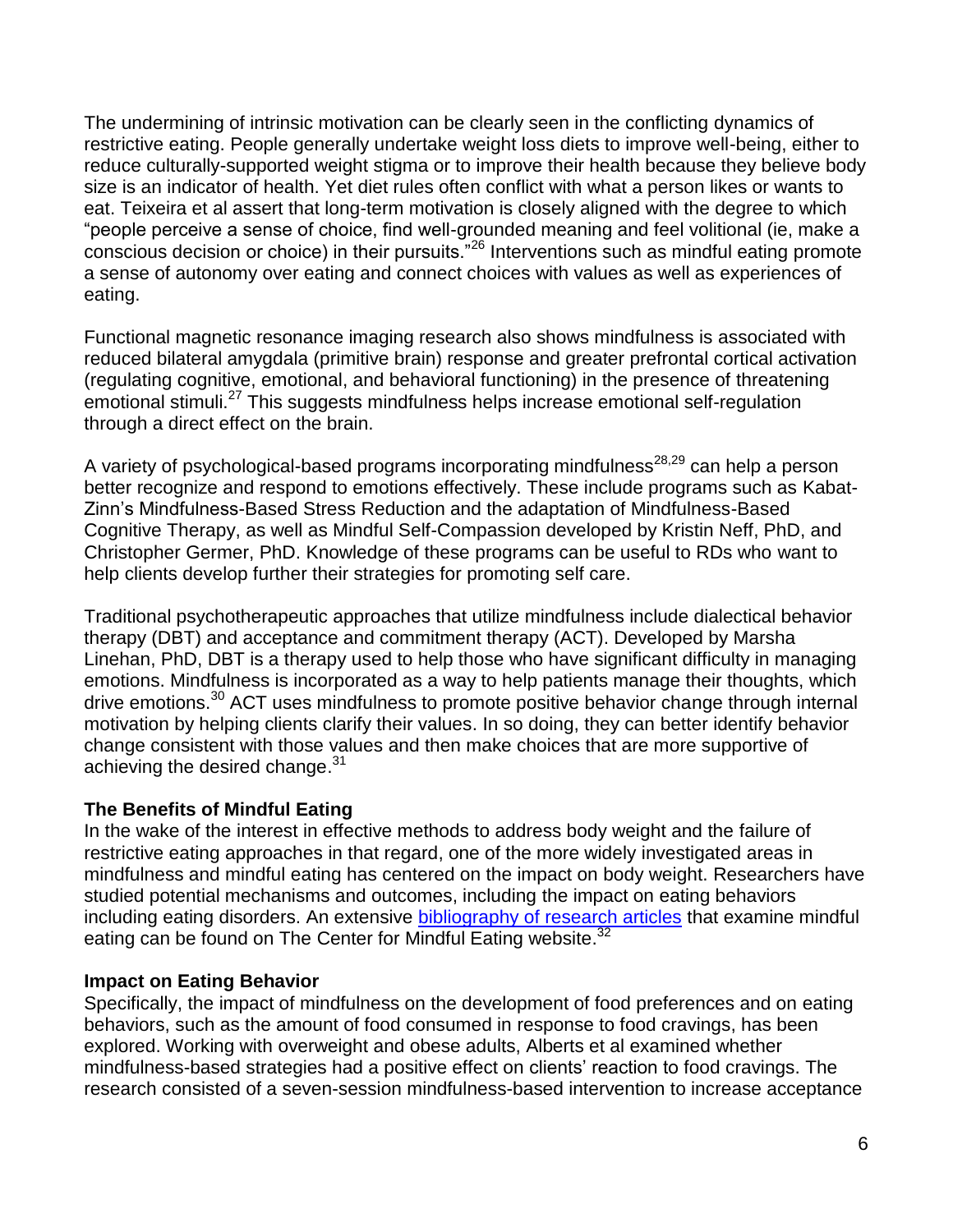skills. Specific sessions focused on use of the "body scan," a meditation technique with which attention is brought to each area of the body, starting with the toes and moving up to the head. Previous research shows the body scan helps increase awareness and acceptance of internal cues involving hunger and appetite, including cravings.<sup>33</sup> Other sessions involved meditations to increase awareness and acceptance of thoughts associated with food and eating, in which participants were instructed to accept whatever thoughts arise without judgment. The final sessions combined practicing awareness and acceptance of bodily sensations and thoughts related to cravings. The focus of the treatment was to explore the impact of acceptance of bodily sensations and thoughts that arise in concert with food cravings, with the goal of decreasing automatic behaviors that may arise in response to cravings. The study showed that participants receiving the mindfulness-based training reported significantly fewer food cravings. It also demonstrated that acceptance decreased feelings of loss of control in response to food  $cues.<sup>33</sup>$ 

In a follow-up study, Alberts et al showed that participants in a mindfulness-based intervention experienced significantly greater decreases in food cravings, body image concern, and emotional eating as compared with a nontreatment control group. The intervention combined the practice of mindful eating with awareness and acceptance of sensations, thoughts, and feelings related to eating and body. It also introduced awareness and progressive change of daily patterns and habits related to eating and physical activity. The researchers speculated that increased awareness of sensations, thoughts, and feelings related to eating, body, and automatic patterns associated with eating and emotion regulation, as well as self-acceptance, may work to reduce problematic eating behavior.<sup>34</sup>

Mindful eating was also negatively associated with serving sizes of energy-dense foods in a study of 171 adults.<sup>35</sup> The study showed that people who eat mindfully as assessed by the Mindful Eating Questionnaire (MEQ)<sup>36</sup> were less likely to report eating in response to negative emotions and were more likely to engage in disinhibited or compulsive eating. They were more likely to forgo eating readily available energy-dense foods such as ice cream and less likely to snack without noticing.

Research also suggests a positive effect of mindfulness on the nutritional quality of food choices. Across four studies, Jordan et al found a causal effect of mindfulness on more healthful eating, with preliminary evidence of increased preferences for healthful foods.<sup>37</sup> Another study demonstrated that more mindful people have stronger preferences for fruits over sweets than do less mindful people, a finding that is consistent with statements from other researchers that mindful eating decreases the appeal of less health-supportive foods.<sup>38</sup> Further research is warranted to illuminate the benefits of mindful eating on nutrient intake.

Finally, a frequent approach to managing eating behaviors is to improve competence in the ability to self-regulate emotional states without the use of food. For example, dieters commonly experience increased anxiety and depression, which may contribute to emotional overeating. A review of 39 studies involving a total of 1,140 participants showed mindfulness to be a promising therapy to help alleviate those emotional states.<sup>39</sup>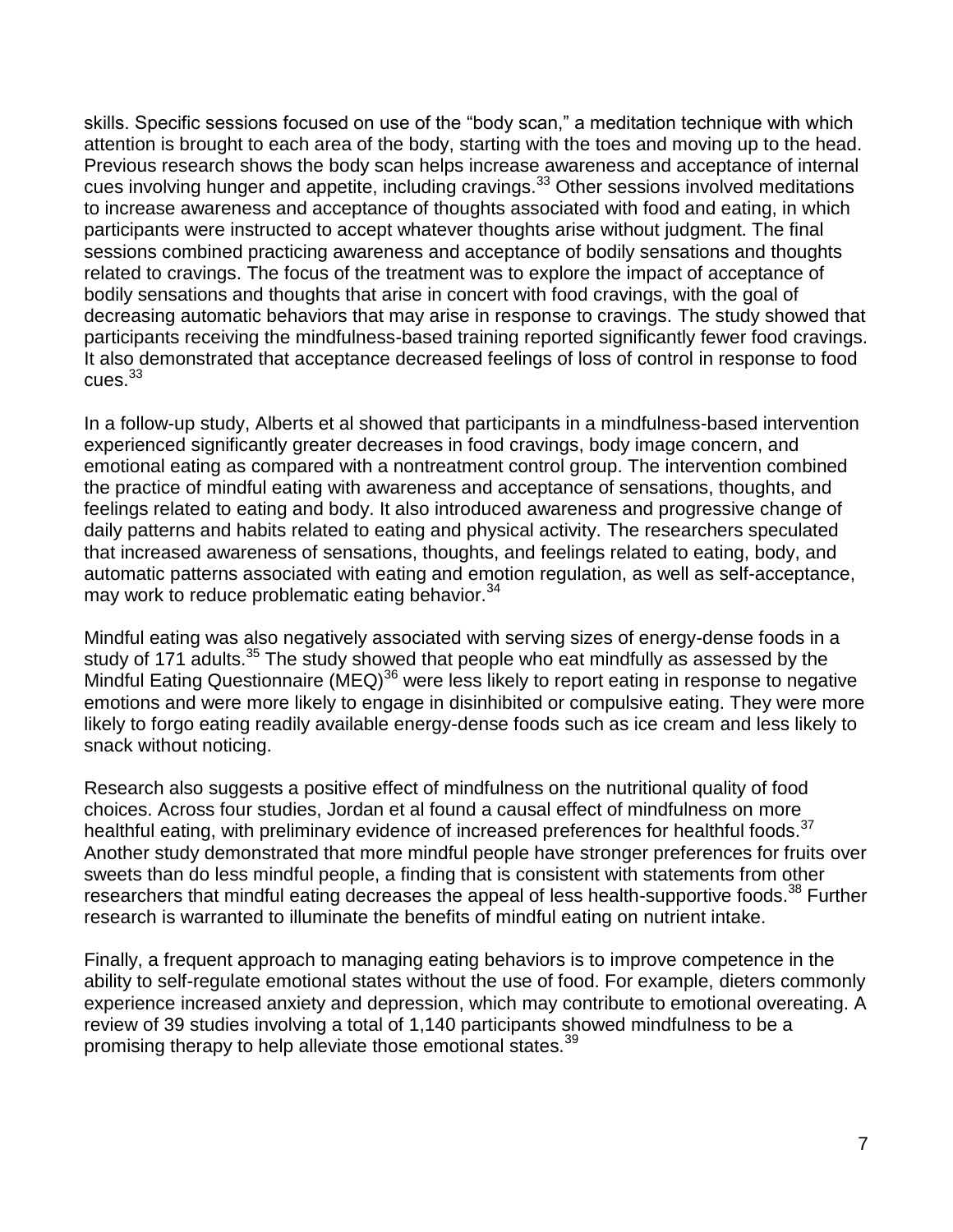## **Impact on Body Weight**

Research on the impact of mindfulness on body weight is confounded by a number of factors, including the fact that many treatments that have been studied combine mindfulness with traditional weight management treatment methods such as cognitive behavioral therapy and energy balance awareness. So results must be considered in that light. Any weight loss seen may be due to traditional therapies, and longer-term studies are needed to assess whether mindfulness can affect success in maintaining weight loss achieved by these methods.

Further, most studies are small–sample size, short-term interventions, some as brief as five to six weeks. Because five-year results represent more of a gold standard in terms of efficacy, more research is needed in this area. However, in the interest of discovering treatments that may play a role in the achievement and maintenance of an individual's natural healthful weight, as opposed to intentional weight loss treatments that often cause weight gain, this is an important area to continue exploring. In particular, research on the impact of mindfulness on weight cycling and the prevention of undesirable weight gain as well as studies of mindful eating approaches that focus on health instead of weight loss as an outcome may be helpful.

One of the more widely quoted studies in this area is a 2015 review of 19 studies, including 13 randomized controlled trials (RCT) and six observational studies, that evaluated the effect of mindfulness and mindful eating on weight.<sup>40</sup> It showed that in 13 of the studies reviewed, significant weight loss was seen in participants taking part in mindfulness interventions. Among the eight RCTs published in the scientific literature, six showed that study subjects who were trained in mindfulness experienced significant weight loss. One RCT found no significant change in body weight. One neglected to report BMI at the end of the program.<sup>40</sup>

However, only three of the RCTs and three of the dissertations showed significant weight loss as well as significant improvement in mindfulness. Further, the relationship between change in weight and change in mindfulness was not evaluated. As many of the studies reviewed included psychoeducational components, eg, education regarding nutrition and exercise and self-monitoring of behaviors along with mindfulness training, attribution of the weight loss is unclear. And importantly, the studies reviewed were between 10 weeks and six months in length, so long-term data are needed in order to draw more definite conclusions.

In that same vein, a 2014 review of 14 studies evaluating the impact of mindfulness training on binge eating, emotional eating, or weight found mixed effects on weight.<sup>41</sup> Out of the 10 studies that measured weight as an outcome, six also included education on nutrition or supplemental behavioral strategies such as instruction on energy balance or exercise. The authors speculate the focus on behavioral strategies may have accounted for any positive effect on weight seen in studies that included it.

Looking at eating behaviors that may affect weight, a 2014 review of 21 studies assessed the impact of interventions that included mindfulness training on binge eating, emotional eating, and eating according to external guidelines. It found that 18 of the 21 studies reported improvements in these eating behaviors. As these behaviors are often seen in individuals who struggle with weight, the authors concluded that the results of this first review supported "the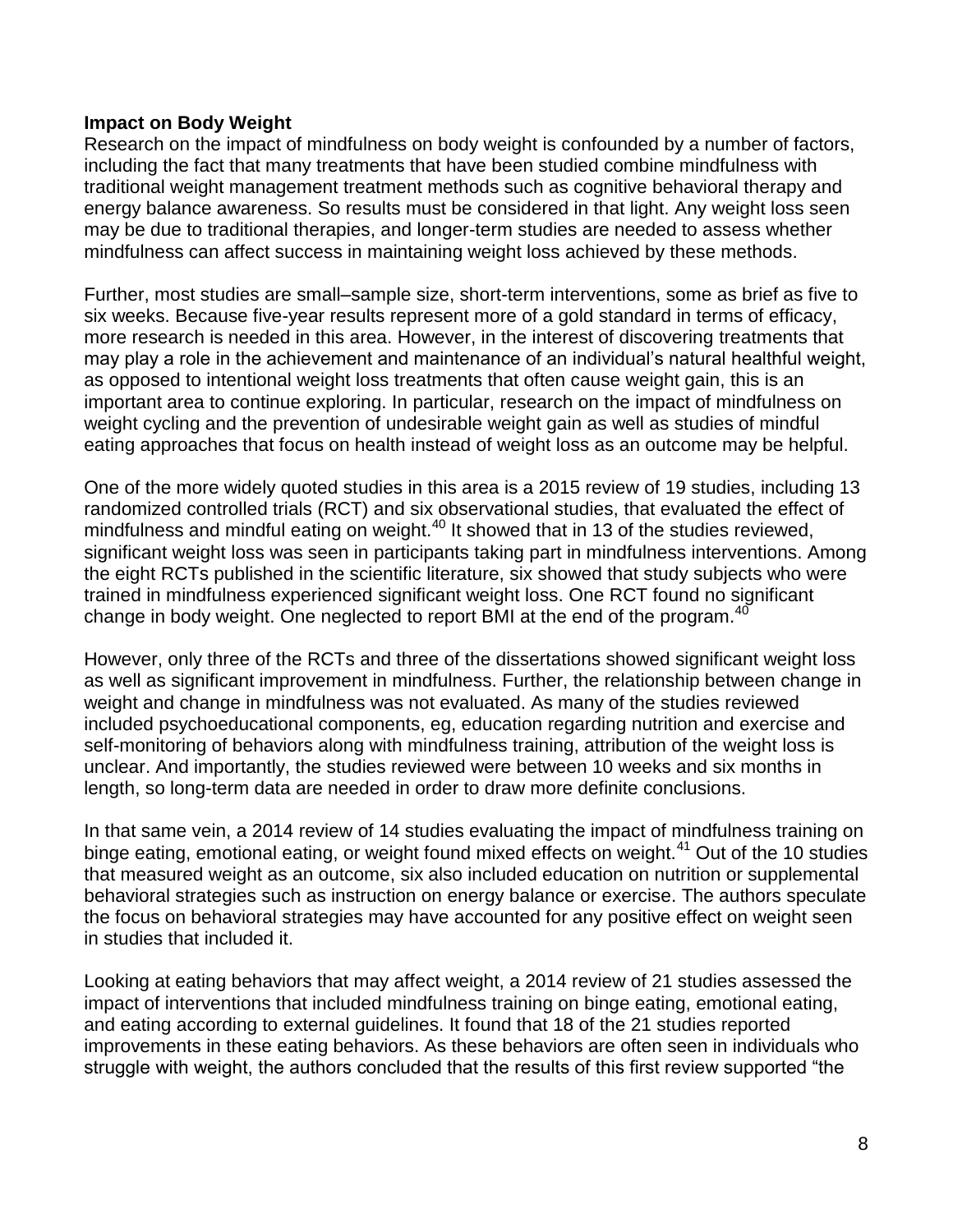efficacy of [mindfulness-based interventions] for changing obesity-related eating behaviors, specifically binge eating, emotional eating, and external eating."42

# **Effect on Eating Disorder Symptomatology**

More research also suggests the potential for significant effect of mindfulness and mindful eating on eating disorder symptomatology. One randomized clinical trial showed that a 12 session mindfulness-based eating awareness training (MB-EAT) of 150 men and women was effective in reducing binge eating and related symptoms at a clinically meaningful level. Compared with a control group, 95% of MB-EAT participants with binge eating no longer met criteria for the disorder at four months postintervention.<sup>43</sup> In a study of 44 women with binge eating disorder, Anderson also showed a 10-week mindfulness-based treatment based on the SDT significantly reduced binge eating behaviors and comorbid psychiatric conditions and increased positive health behaviors one year posttreatment.<sup>44</sup> Working with six college-aged women with bulimia nervosa in an eight-week mindfulness-based eating disorder treatment group, Proulx found less emotional distress and improved ability to manage stress. Participants reported a better ability to avoid emotional and behavioral extremes while cultivating greater self-awareness, acceptance, and compassion. Proulx speculated that the treatment could help the 40% of women for whom current therapies do not work and may also help prevent the development of bulimia nervosa in younger women.<sup>45</sup>

It's important for nutrition therapists to understand, however, that "nutrition rehabilitation" may be required for many individuals with eating disorders before they can begin to eat mindfully. This involves prescribed eating plans implemented under the direction of a nutrition therapist to help restore homeostasis so that internal cues work properly. The structure of a prescribed eating plan may also provide safety as individuals with eating disorders work through emotional issues that may be involved in the development of the disorder.

# **The Rationale for Using Mindful Eating in Nutrition Counseling**

By definition, mindful eating is a client-based, self-guided approach to eating, so when promoting mindful eating, the role of the RD shifts from a traditional one of defining eating plans to a more supportive role that incorporates knowledge-based guidance and encouragement. The RD's role is to aid clients in their discovery of individual needs regarding food and eating on both a physiological and psychological basis, gained through increased awareness of thoughts, emotions, and physical sensations surrounding eating.

Motivational interviewing techniques are considered key to this mode of counseling, and supporting autonomy is a key element underlying the effectiveness of motivational interviewing.<sup>46</sup> Autonomous eating regulation is associated with being concerned with what one eats (ie, food quality), whereas restrictive eating is associated with being concerned with how much one eats (ie, food quantity). $47$ 

Incorporating mindful eating approaches into dietetic practices, therefore, requires a commitment to guiding clients to become more aware of and respond intelligently to their own internal wisdom, in the form of internal cues for eating, as well as to connect with emotions that drive overeating. This helps empower clients to make supportive decisions about what they need in the moment and long term. It requires that individuals gain awareness of foods that are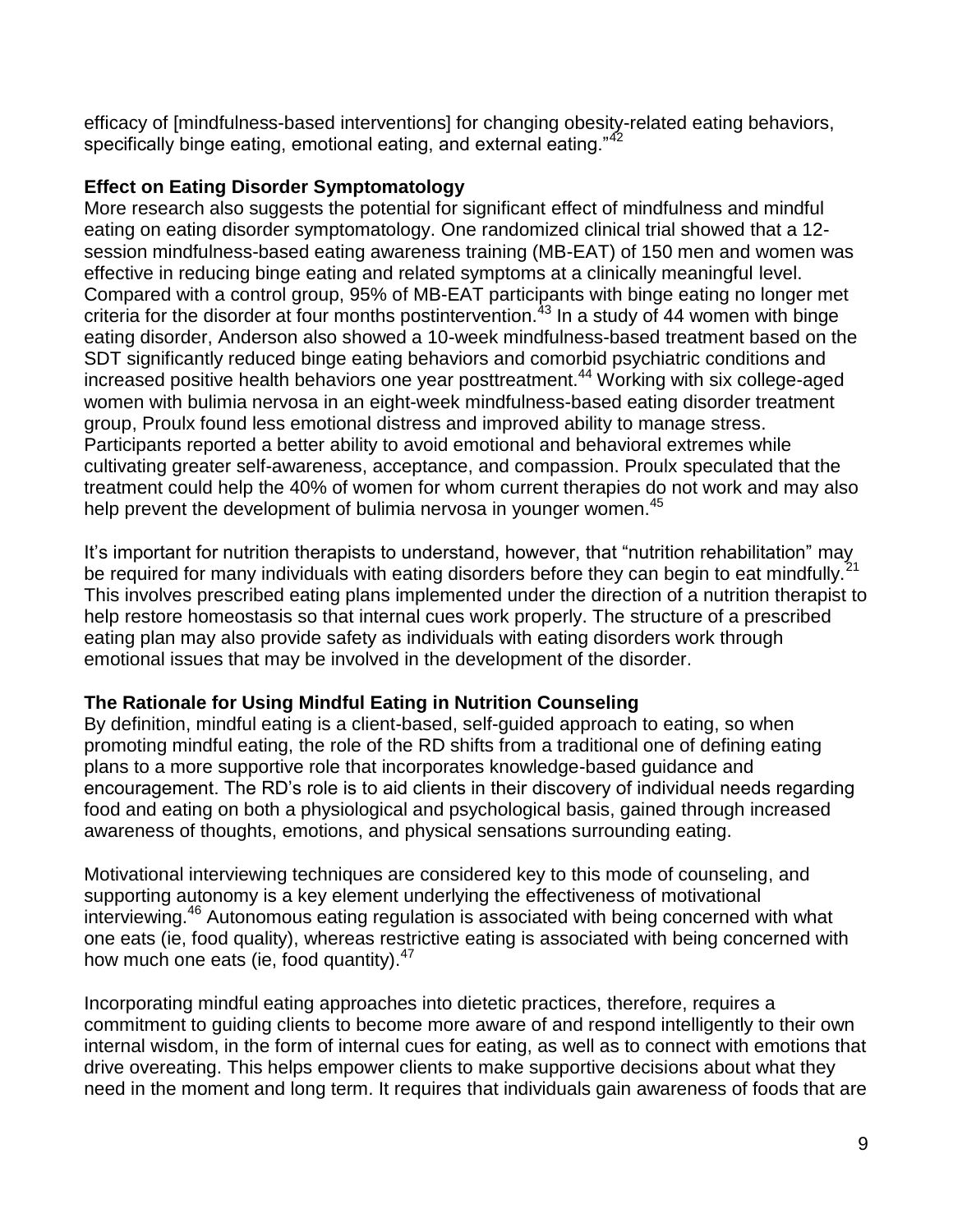both satisfying as well as nourishing to their bodies. It also requires that they gain an understanding of their learned attitudes about food that may affect decisions, with the goal of adopting a neutral, nonjudgmental attitude so that choices ultimately can be based on how they make the individuals feel both physically and psychologically.

Questions RDs may want to explore with clients when teaching mindful eating include: Are they avoiding foods they want to eat because they worry about calories or that the food isn't "healthful" but then end up overeating those foods out of feelings of deprivation? Do the clients enjoy the foods they choose to eat and also feel well after eating? Or do they have negative physical reactions to the food after the meal/snack? Do they feel satisfied and energized when the meal ends, or do they feel lethargic because of what they ate, the nutritional balance of their choices, or the amount? These questions can help clients understand how foods, eating patterns, or beliefs about foods make them feel so that they are better able to make choices that support them in feeling well.

A mindful eating approach also can help clients become more aware of the ways they use food for emotional reasons and move beyond ingrained eating habits. Questions to explore include the following: When the urge rises to reach for food in the face of emotional turmoil, is physical hunger involved in the desire to eat? If not, does the food really address the problem? If not, with the full nonjudgmental knowledge that it is their choice whether they want to eat in reaction to the emotion, do they want to stop and think about what might best help them in this moment? Mindful eating can support change via a neutral, nonjudgmental attitude about food and eating that can increase rational decision-making about what is truly needed in the moment.

It's worth noting that trauma often underlies the development of eating disorders.  $48,49$  For example, people who binge eat often eat to numb out and thereby avoid dealing with thoughts and feelings that arise from past trauma. By increasing awareness, mindful eating runs counter to the function that binge eating commonly serves, potentially exposing these individuals to the traumatic thoughts and feelings. RDs must take care to avoid opening old wounds without appropriate support. When to address the wounds of trauma is best determined and managed with a team approach consisting minimally of a dietitian and psychological therapist for binge eating disorder. A psychiatrist is also often an important part of the team.

It's also important for RDs to understand the bigger meaning of mindfulness so they can successfully teach the practice of mindful eating within the client setting. In its Good Practice [Guidelines,](http://thecenterformindfuleating.org/Good-Practice-Guidelines) TCME recommends that all teachers of mindful eating maintain a regular meditation practice in order to cultivate awareness of emotional and physical needs. Nonjudgment is central to mindful eating, so those who successfully practice it must have the ability to accept where they are, at each moment—whether it be overly hungry, distracted by other responsibilities, embroiled in emotional upset, or living in a larger body that is subject to societal scorn—and then make decisions based on identified needs for that moment. If the focus of mindful eating is placed on achieving a specific goal such as weight loss, the question arises as to whether the change in focus will move individuals away from meeting needs in the moment. In the case of weight loss goals, it may interfere with intrinsic motivation and move an individual back toward restrictive eating.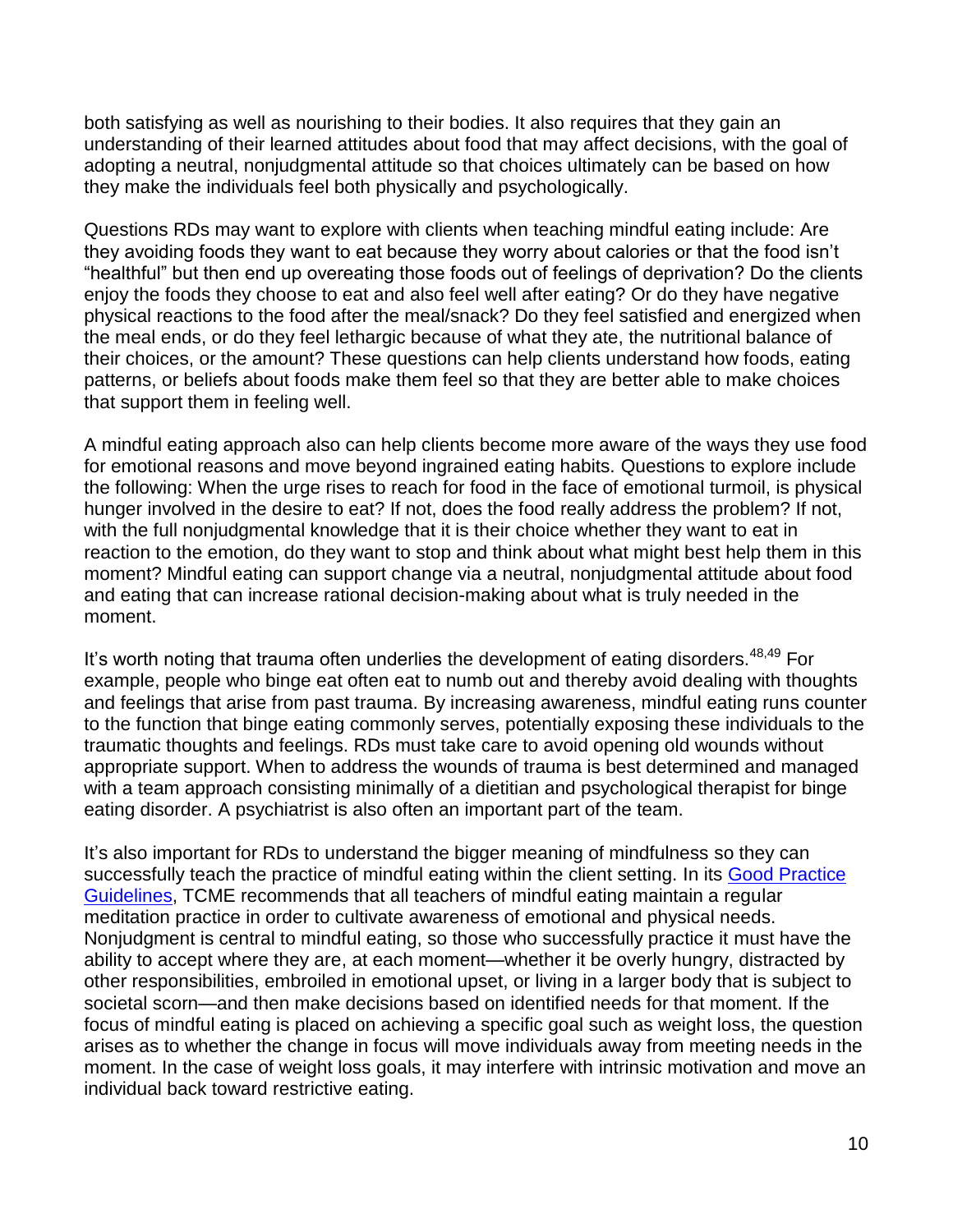Fostering a weight-neutral approach, ie, adopting mindful eating as a form of self-care rather than for weight loss, may also offer a better chance of improved health than do restrictive eating approaches. According to a 2011 paper by Bacon and Aphramor, a weight-neutral approach "is associated with statistically and clinically relevant improvements in physiological measures (eg, blood pressure, blood lipids), health behaviors (eg, eating and activity habits, dietary quality), and psychosocial outcomes (such as self-esteem and body image).<sup>"4</sup> In contrast, a 2013 study showed that interventions focused on weight loss through dieting have minimal effect on improving health outcomes and any improvements seen are not correlated with weight loss.<sup>50</sup>

This does not mean that mindful eating as opposed to a continued reliance on restrictive eating approaches to weight loss cannot serve as a basic practice for supporting weight regulation.

# **What Is a Natural Body Weight?**

Acceptance is at the core of mindfulness. So when taking a mindfulness-based approach to body weight regulation, acceptance of natural body weight is key. A natural body weight is a range that is largely defined by genetics, which means diversity in body sizes is expected and normal.

Natural body weights can be supported by attitudes, policies, and behaviors that are best summed up by the Health at Every Size (HAES) principles. Often misunderstood, the HAES principles encourage a focus on supporting health regardless of a person's current weight; they do not mean that a person is necessarily healthy at every weight.

With mindful eating, clients are engaged in making their own decisions about what, when, and how much to eat; this can reduce feelings of deprivation and rebellion against diet rules that often lead to overeating.<sup>51</sup> Additionally, awareness of thoughts and feelings gained through mindfulness is thought to help decrease automatic behavioral responses associated with past experience or anticipated futures, such as undereating in response to weight stigma or overeating in response to feelings of deprivation.<sup>52</sup> As mentioned previously, mindful eating has been shown to be effective in reducing binge eating, which is characterized by lack of awareness of thoughts and feelings and/or the desire to numb them. Finally, research shows that mindfulness-based eating practices help women better appreciate their bodies through acceptance, moving away from judgmental thoughts and thereby addressing the emotional impact of negative body image on eating and weight.<sup>53</sup>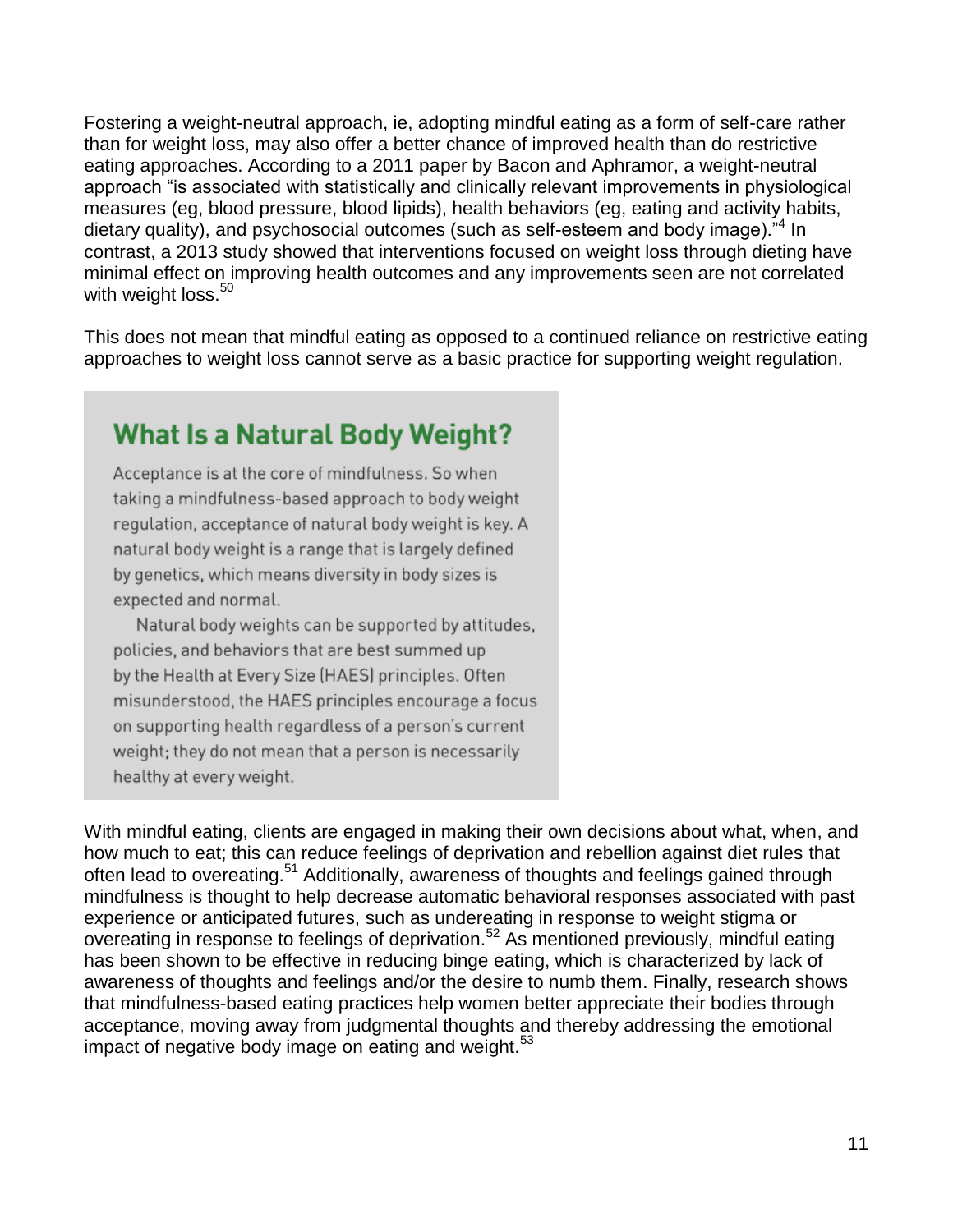Ultimately, the promise of mindful eating extends far beyond the realm of body weight regulation and eating disorders. It has potential as an effective method to help clients utilize their internal systems that evolved to guide eating for well-being. More research is needed to confirm this as well to understand how best to help clients access their internal guidance systems, particularly in challenging environments that limit food choices or interfere with individual self-care.

By encouraging mindful eating practices, RDs can help clients adopt more effective methods for dietary change while helping them move away from restrictive eating approaches that generally do not help and may harm. Promoting mindful eating and thereby promoting a neutral, nonjudgmental attitude toward foods and client choices can also mediate the common perception of RDs as the "food police."

*—Marsha Hudnall, MS, RDN, CD, is president and co-owner of Green Mountain at Fox Run, the women's retreat for health and well-being in Vermont that pioneered the nondiet approach to health more than 40 years ago.* 

*[Click here for client handout, "Hunger and Satisfaction Scale."](http://www.todaysdietitian.com/pdf/courses/HudnallMindfulnessHandout_1.pdf)*

*[Click here for client handout, "Experimenting With Mindful Eating."](http://www.todaysdietitian.com/pdf/courses/HudnallMindfulnessHandout_2.pdf)*

# **Additional Resources**

[The Center for Mindful Eating](http://www.thecenterformindfuleating.org/) (TCME) regularly offers webinars and other materials to help health professionals learn more about mindful eating. Eating disorder organizations such as [the Binge Eating Disorder Association](http://www.bedaonline.com/) also offer continuing education on mindful eating at annual conferences. Other resources include books on mindful eating by Megrette Fletcher, Med, RD, CDE, cofounder of TCME; Lynn Rossy, PhD; Susan Albers, PhD; and *Intuitive Eating* by Evelyn Tribole, RD, and Elyse Resch, RD. The University of California San Diego Center for Mindfulness also offers weeklong Mindful Eating—Conscious Living training workshops led by Jan Chozen Bays, MD, author of several books on mindful eating, and psychologist Char Wilkins, MSW, LCSW.

# **References**

1. Overweight and obesity statistics. National Institute of Diabetes and Digestive and Kidney Diseases website. [http://www.niddk.nih.gov/health-information/health](http://www.niddk.nih.gov/health-information/health-statistics/Pages/overweight-obesity-statistics.aspx)[statistics/Pages/overweight-obesity-statistics.aspx.](http://www.niddk.nih.gov/health-information/health-statistics/Pages/overweight-obesity-statistics.aspx) Published October 2012. Accessed November 15, 2015.

2. About adult BMI. Centers for Disease Control and Prevention website. [http://www.cdc.gov/healthyweight/assessing/bmi/adult\\_bmi/#Used.](http://www.cdc.gov/healthyweight/assessing/bmi/adult_bmi/#Used) Accessed November 15, 2015.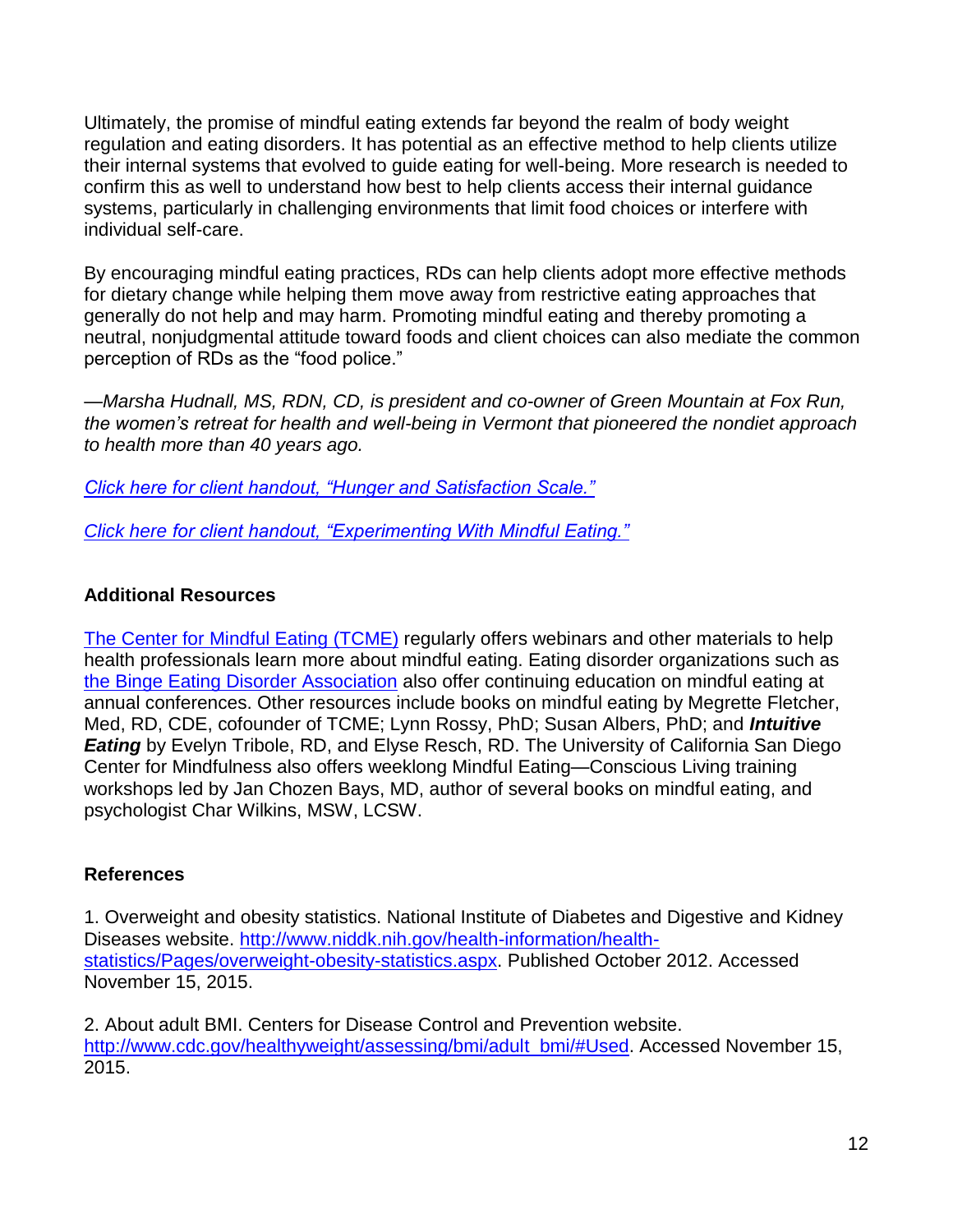3. Mann T, Tomiyama AJ, Westling E, Lew AM, Samuels B, Chatman J. Medicare's search for effective obesity treatments: diets are not the answer. *Am Psychol*. 2007;62(3):220-233.

4. Bacon L, Aphramor L. Weight science: evaluating the evidence for a paradigm shift. *Nutr J*. 2011;10:9.

5. Austin J, Marks D. Hormonal regulators of appetite. *Int J Pediatr Endocrinol*. 2009;2009:141753.

6. Adam TC, Eppel, ES. Stress, eating and the reward system. *Physiol Behav*. 2007;91(4):449-458.

7. Sumithran P, Prendergast LA, Delbridge E, et al. Long-term persistence of hormonal adaptations to weight loss. *N Engl J Med*. 2011;365(17):1597-1604.

8. Tribole E, Resch E. *Intuitive Eating: A Revolutionary Program That Works*. 3<sup>rd</sup> ed. New York, NY: St. Martin's Griffin; 2012.

9. Lowe MR, Levine AS. Eating motives and the controversy over dieting: eating less than needed versus less than wanted. *Obes Res*. 2005;13(5):797-806.

10. Methods for voluntary weight loss and control. NIH Technology Assessment Conference Panel. *Ann Intern Med*. 1992;1:116(11):942-949.

11. Mindfulness. Merriam-Webster website. [http://www.merriam](http://www.merriam-webster.com/dictionary/mindfulness)[webster.com/dictionary/mindfulness.](http://www.merriam-webster.com/dictionary/mindfulness) Accessed April 15, 2015.

12. Kabat-Zinn J. MBSR standards of practice: background and overview: mindfulness-based stress reduction. Center for Mindfulness in Medicine, Health Care, and Society, University of Massachusetts Medical School website. [http://www.umassmed.edu/cfm/stress-reduction/mbsr-standards-of-practice/.](http://www.umassmed.edu/cfm/stress-reduction/mbsr-standards-of-practice/) Accessed April 15, 2015.

13. Jon Kabat-Zinn on the heart of mindfulness. Psychotherapy Networker Mindfulness Meets Clinical Practice website. [http://mindfulnesspractice.kajabi.com/fe/78918-jon-kabat-zinn?r=y.](http://mindfulnesspractice.kajabi.com/fe/78918-jon-kabat-zinn?r=y) Accessed April 15, 2015.

14. Kabat-Zinn, J. *Coming to Our Senses: Healing Ourselves and the World Through Mindfulness*. 1st ed. New York, NY: Hyperion; 2005.

15. Rutledge R, Walker T. The Healing Circle. The Healing and Cancer Foundation; 2011.

16. Eating one raisin: a first taste of mindfulness. Extension Service, West Virginia University website. [http://hfhc.ext.wvu.edu/r/download/114469.](http://hfhc.ext.wvu.edu/r/download/114469) Accessed April 15, 2015.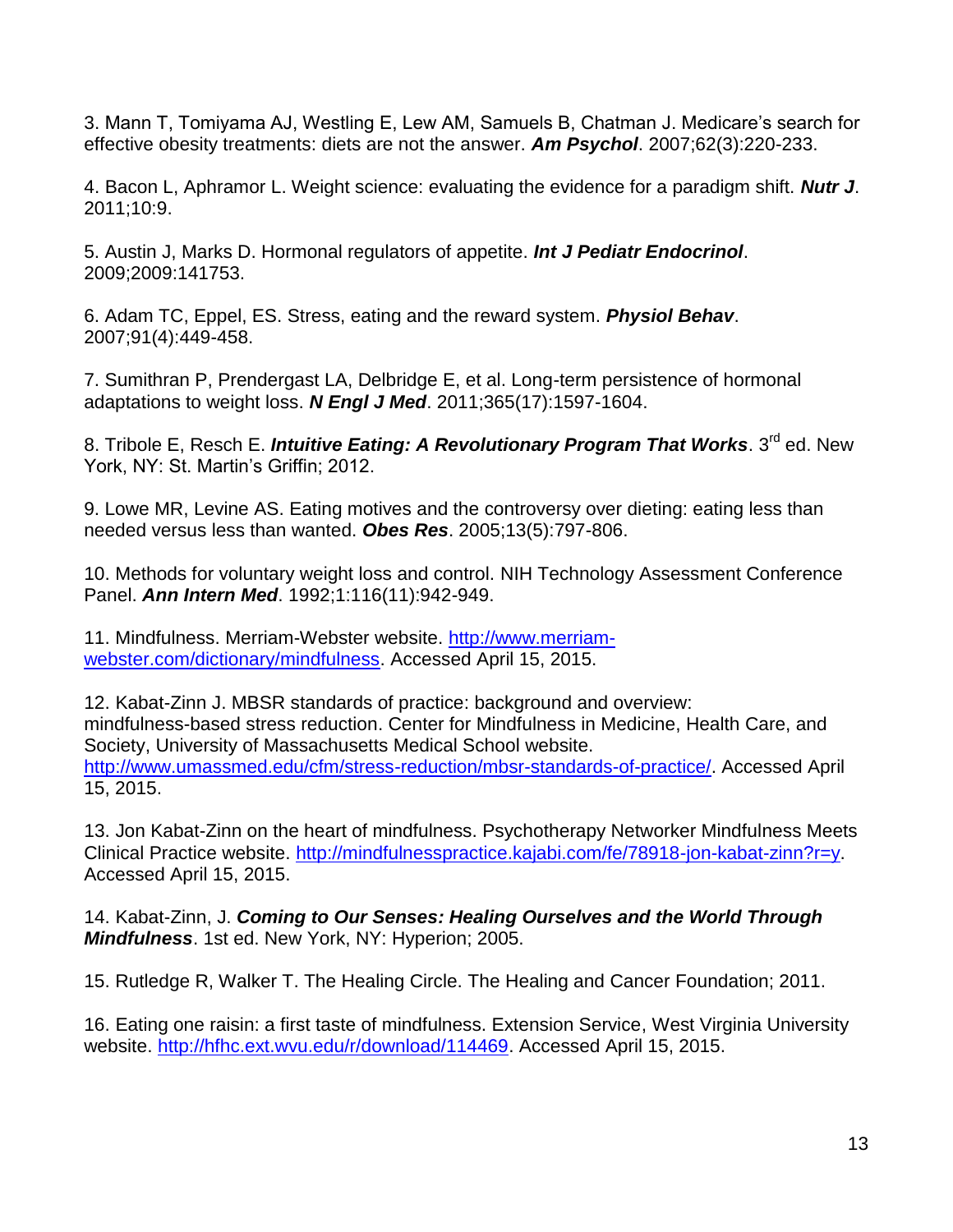17. How to eat mindfully. University of Minnesota Taking Charge of Your Health and Wellbeing website. [http://www.takingcharge.csh.umn.edu/activities/how-eat-mindfully.](http://www.takingcharge.csh.umn.edu/activities/how-eat-mindfully) Updated September 30, 2013. Accessed November 15, 2015.

18. The principles of mindful eating. The Center for Mindful Eating website. [http://www.thecenterformindfuleating.org/Principles-Mindful-Eating.](http://www.thecenterformindfuleating.org/Principles-Mindful-Eating) Accessed April 15, 2015.

19. Hudnall M. A mindful, "non-diet" approach to eating. In: Glovsky ER, ed. *Wellness, Not Weight: Health At Every Size and Motivational Interviewing*. 1st ed. San Diego, CA: Cognella Academic Publishing; 2012: 3-14.

20. Resources. The Original Intuitive Eating Pros website. [http://intuitiveeating.org/content/resources.](http://intuitiveeating.org/content/resources) Accessed April 16, 2015.

21. Tribole E. Intuitive eating in the treatment of eating disorders: the journey of attunement. Evelyntribole.com website.

[https://www.evelyntribole.com/uploads/Tribole.IntuitiveEating.Eating%20Disorders.2010.pdf.](https://www.evelyntribole.com/uploads/Tribole.IntuitiveEating.Eating%20Disorders.2010.pdf) Published 2010.

22. Satter E. Eating competence: definition and evidence for the Satter Eating Competence Model. *J Nutr Educ Behav*. 2007;39(5 suppl):S142-S153.

23. Lohse B, Satter E, Horacek T, Gebreselassie T, Oakland MJ. Measuring eating competence: psychometric properties and validity of the ecSatter Inventory. *J Nutr Educ Behav*. 2007;39(5 suppl):S154-S166.

24. Eating competence. Ellyn Satter Institute website. [http://ellynsatterinstitute.org/hte/eatingcompetence.php.](http://ellynsatterinstitute.org/hte/eatingcompetence.php) Updated 2016.

25. Home. Self-Determination Theory website. [http://www.selfdeterminationtheory.org/.](http://www.selfdeterminationtheory.org/) Updated 2016.

26. Teixeira PJ, Patrick H, Mata J. Why we eat what we eat: the role of autonomous motivation in eating behaviour regulation. *Nutr Bulletin*. 2011;36(1):102-107.

27. Brown KW, Ryan RM, Creswell JD. Mindfulness: theoretical foundations and evidence for its salutary effects. *Psychol Inquiry*. 2007;18(4):211-237.

28. University of Massachusetts Center for Mindfulness in Medicine, Health Care and Society website. [http://www.umassmed.edu/cfm.](http://www.umassmed.edu/cfm) Updated 2014. Accessed November 15, 2015.

29. Mindful Self-Compassion website. [http://www.mindfulselfcompassion.org/mscprogram.php.](http://www.mindfulselfcompassion.org/mscprogram.php) Updated 2016.

30. Dialetical behavior therapy (DBT). Mindfulness Therapy Associates website. [http://mindfulnesstherapy.org/dbt/.](http://mindfulnesstherapy.org/dbt/) Accessed November 15, 2015.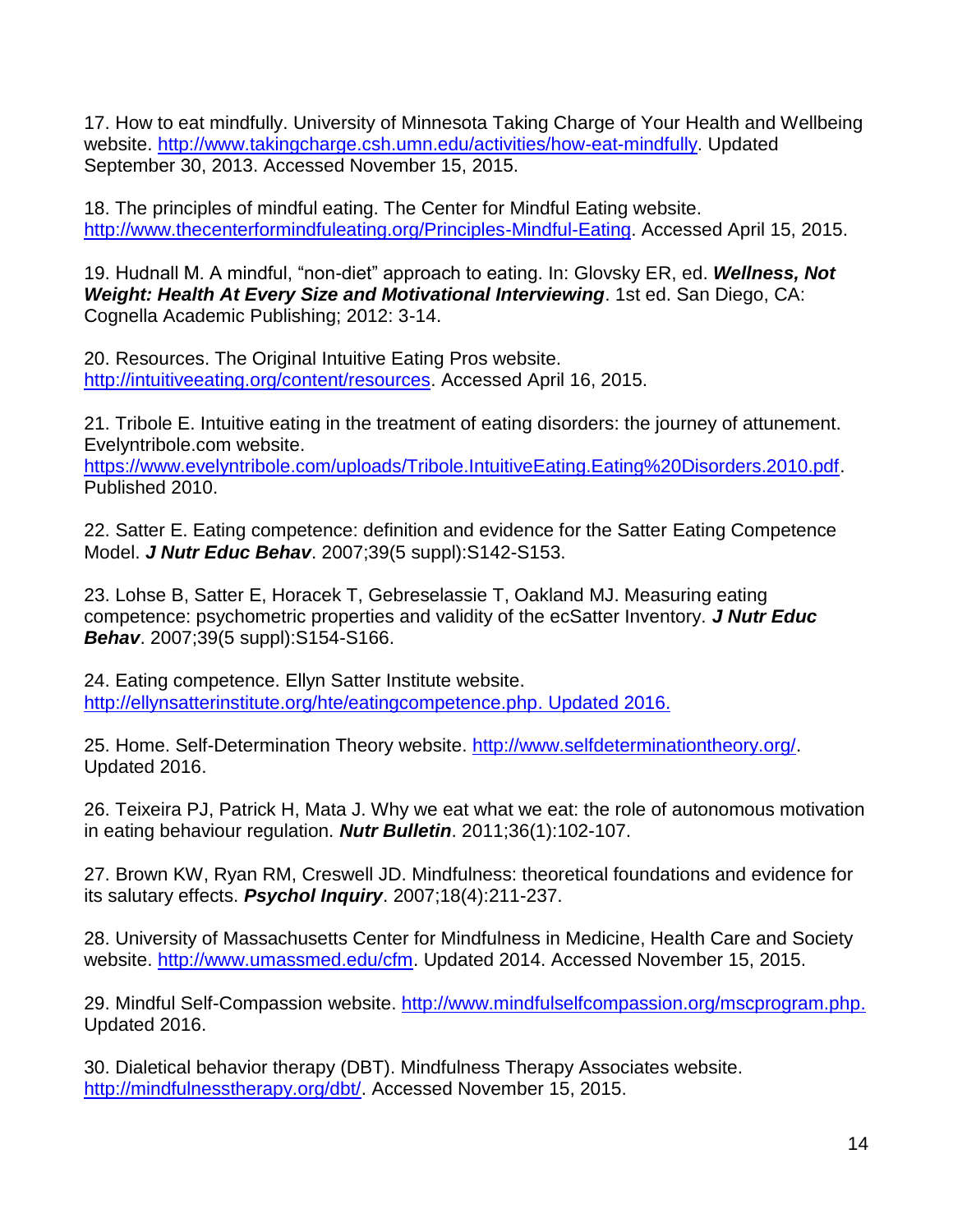31. Acceptance & Commitment Therapy (ACT). Association for Contextual Science website. [https://contextualscience.org/act.](https://contextualscience.org/act) Accessed November 15, 2015.

32. Mindful eating bibliography. The Center for Mindful Eating website. [http://www.thecenterformindfuleating.org/Resources/Documents/Mindful\\_Eating\\_Bibliography2](http://www.thecenterformindfuleating.org/Resources/Documents/Mindful_Eating_Bibliography2013.pdf) [013.pdf.](http://www.thecenterformindfuleating.org/Resources/Documents/Mindful_Eating_Bibliography2013.pdf) Accessed April 16, 2015.

33. Alberts HJ, Mulkens S, Smeets M, Thewissen R. Coping with food cravings. Investigating the potential of a mindfulness-based intervention. *Appetite*. 2010;55(1):160-163.

34. Alberts HJ, Thewissen R, Raes L. Dealing with problematic eating behaviour. The effects of a mindfulness-based intervention on eating behaviour, food cravings, dichotomous thinking and body image concern. *Appetite*. 2012;58(3):847-851.

35. Beshara M, Hutchinson AD, Wilson C. Does mindfulness matter? Everyday mindfulness, mindful eating and self-reported serving size of energy dense foods among a sample of South Australian Adults. *Appetite*. 2013;67:25-29.

36. Framson C, Kristal AR, Schenk JM, Littman AJ, Zeliadt S, Benitez D. Development and validation of the mindful eating questionnaire. *J Am Diet Assoc.* 2009;109(8):1439-1444.

37. Jordan CH, Wang W, Donatoni L, Meier BD. Mindful eating: trait and state mindfulness predict healthier eating behavior. *Pers Individ Dif*. 2014;68(1):107-111.

38. Kristeller JL, Wolever RQ. Mindfulness-based eating awareness training for treating binge eating disorder: the conceptual foundation. *Eat Disord*. 2011;19(1):49-61.

39. Hofmann SG, Sawyer AT, Witt AA, Oh D. The effect of mindfulness-based therapy on anxiety and depression: a meta-analytic review. *J Consult Clin Psychol*. 2010;78(2):169-183.

40. Olson KL, Emery CF. Mindfulness and weight loss: a systematic review. *Psychosom Med*. 2015;77(1):59-67.

41. Katterman SN, Kleinman BM, Hood MM, Nackers LM, Corsica JA. Mindfulness meditation as an intervention for binge eating, emotional eating, and weight loss: a systematic review. *Eat Behav.* 2014;15(2):197-204.

42. O'Reilly GA, Cook L, Spruijt-Metz D, Black DS. Mindfulness-based interventions for obesity-related eating behaviours: a literature review. *Obes Rev.* 2014;15(6):453-461.

43. Kristeller J, Wolever RQ, Sheets V. Mindfulness-based eating awareness training (MB-EAT) for binge eating disorder: a randomized clinical trial. *Mindfulness*. 2013;5(3):282-297.

44. Anderson K. The mindful eating cycle: treatment for binge eating disorder. Paper presented at: 2015 ICED meeting of the Academy for Eating Disorders; April 24, 2015; Boston, MA.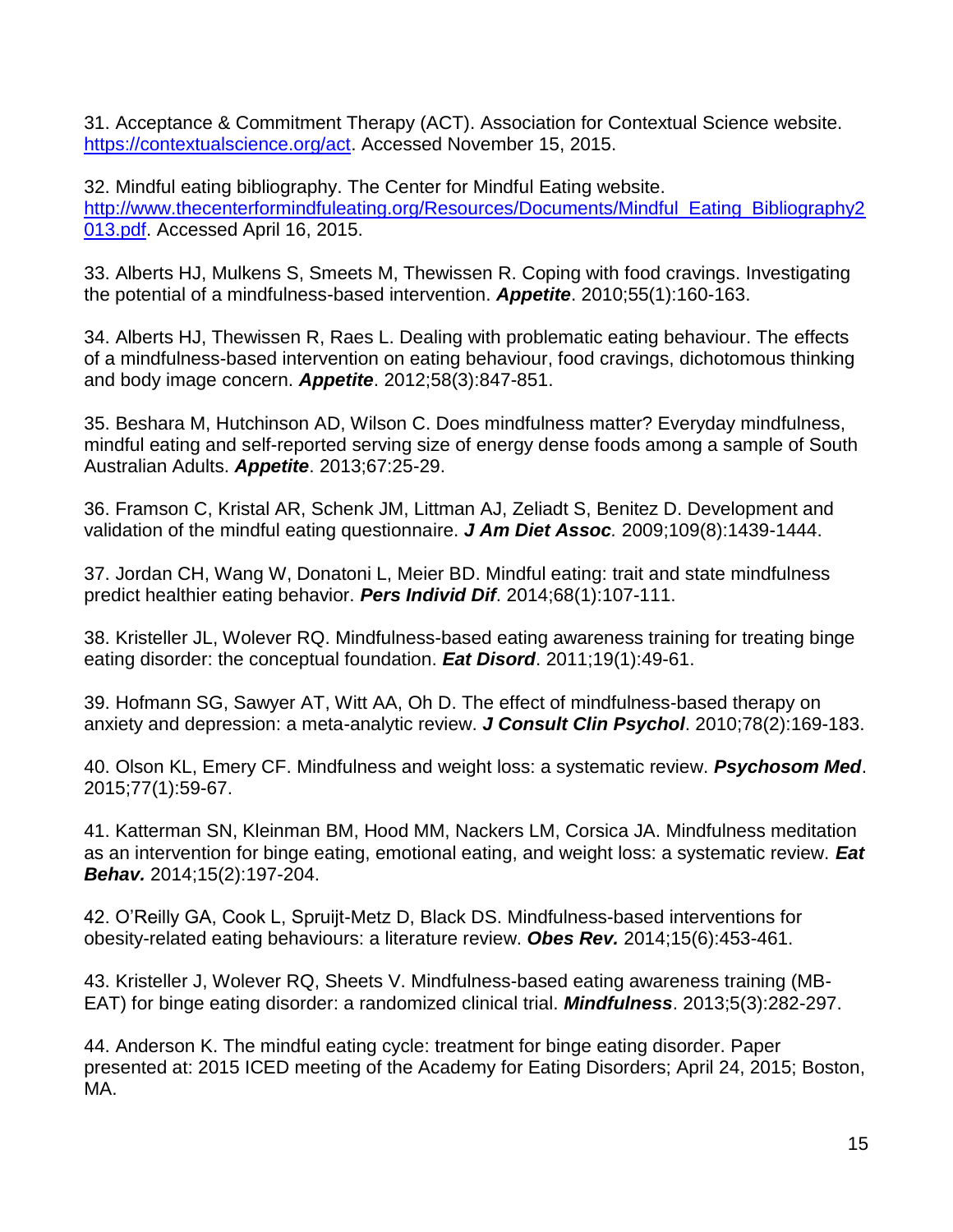45. Proulx K. Experiences of women with bulimia nervosa in a mindfulness-based eating disorder treatment group*. Eat Disord*. 2008;16(1):52-72.

46. Glovsky E. Motivational interviewing: the basics. In: Glovsky E, ed. *Wellness, Not Weight: Health At Every Size and Motivational Interviewing*. 1st ed. San Diego, CA: Cognella Academic Publishing; 2012: 33-55.

47. Miller WR, Rollnick S. Meeting in the middle: motivational interviewing and selfdetermination theory. *Int J Behav Nutr Phys Act*. 2012:9:25.

48. Trauma and eating disorders. National Eating Disorders Association website. [https://www.nationaleatingdisorders.org/trauma-and-eating-disorders.](https://www.nationaleatingdisorders.org/trauma-and-eating-disorders) Accessed December 21, 2015.

49. Binge eating disorder causes and risk factors. Binge Eating Disorder Association website. [http://bedaonline.com/understanding-binge-eating-disorder/binge-eating-disorder-causes/.](http://bedaonline.com/understanding-binge-eating-disorder/binge-eating-disorder-causes/) Accessed December 21, 2015.

50. Tomiyama AJ, Ahlstrom B, Mann T. Long-term effects of dieting: is weight loss related to health? *Soc Pers Psychol Compass*. 2013;7(12):861-877.

51. Verstuyf J, Patrick H, Vansteenkiste M, Texeira PJ. Motivational dynamics of eating regulation: a self-determination theory perspective. *Int J Behav Nutr Phys Act*. 2012;9:21.

52. Matz J, Frankel E. *Beyond the Shadow of a Diet: The Comprehensive Guide to Treating Binge Eating Disorder, Compulsive Eating, and Emotional Overeating*. 2nd ed. New York, NY: Routledge; 2014.

53. Bush HE, Rossy L, Mintz LB, Schopp L. Eat for life: a work site feasibility study of a novel mindfulness-based intuitive eating intervention. *Am J Health Promot*. 2014;28(6):380-388.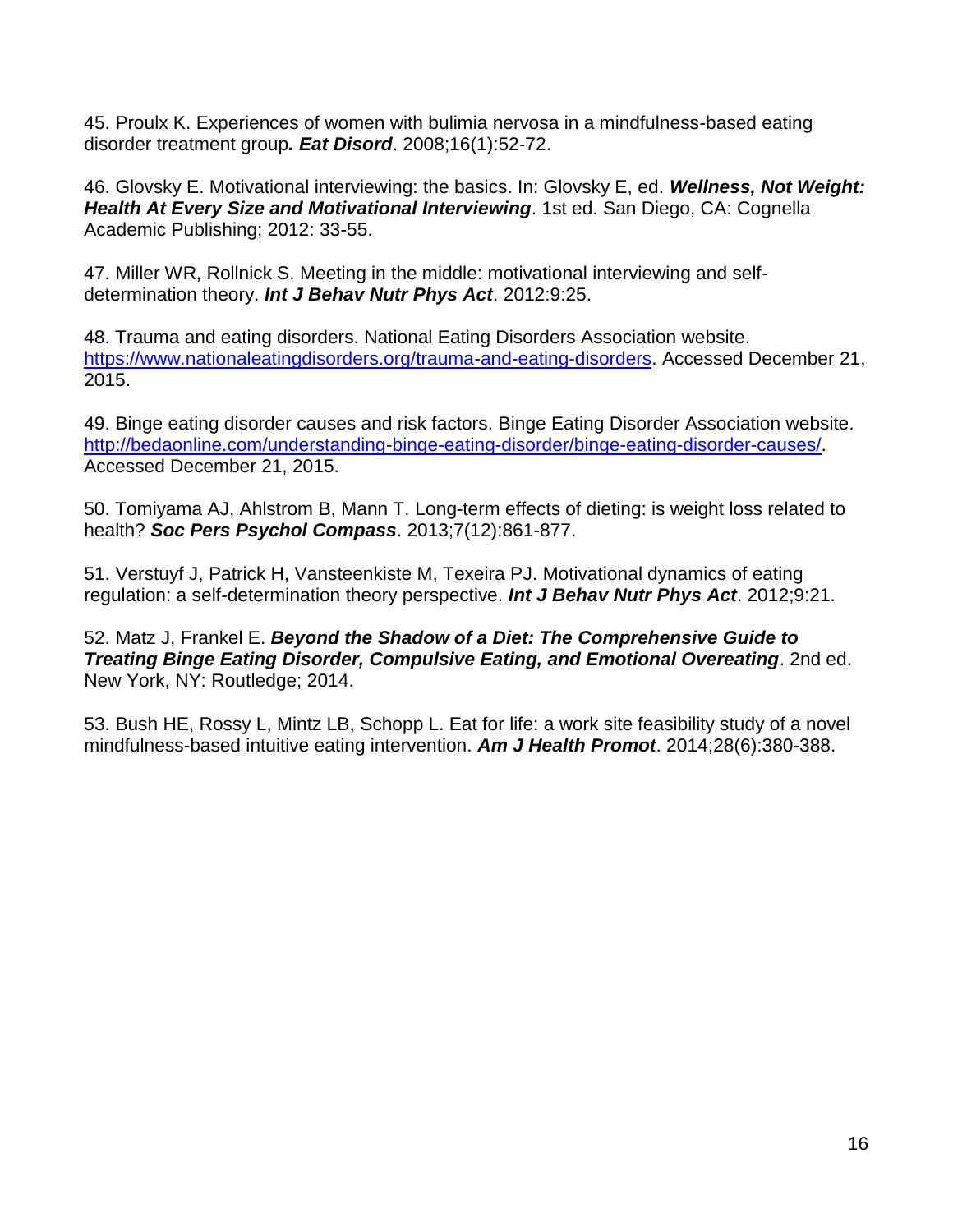# **Quiz**

# **1. Individuals who eat mindfully do which of the following?**

- A. Focus on counting calories in order to achieve weight goals
- B. Use external information to guide them in their food choices
- C. Use their internal cues to guide their eating
- D. Direct their awareness to the future or to the past when eating

## **2. What portion of people who lose weight by following a restrictive diet eventually regain more weight than they lost?**

- A. 33-66%
- B. 20-30%
- C. 12-18%
- D. 5-7%

# **3. Mindful eating can help alleviate anxiety and depression among dieters.**

- A. True
- B. False

# **4. Which of the following is an aspect of mindful eating?**

- A. Using portion sizes to decide how much to eat
- B. Acknowledging responses to food (likes, neutral, or dislikes) without judgment
- C. Ignoring one's physical hunger and satiety cues
- D. Restrictive eating geared solely toward weight loss

# **5. Structured eating is a method that does which of the following?**

- A. Estimates total daily caloric intake by using a simple point system
- B. Helps clients identify where in their daily intake hidden calories may exist
- C. Provides more guidance for clients who do not recognize or trust internal cues for eating
- D. Breaks down daily total calorie intake into carbohydrate, fat, and protein percentages

## **6. Potential benefits associated with mindfulness and mindful eating that have been researched include which of the following?**

- A. Its impact on food preferences
- B. Its impact on timing of meals
- C. Its impact on food preparation behaviors
- D. Its impact on food allergies

## **7. The effect of mindful eating on body weight has been widely investigated. Researchers have also studied its effects on which of the following?**

- A. Total protein intake
- B. Identifying food allergies
- C. Total carbohydrate intake
- D. Treatment for eating disorders